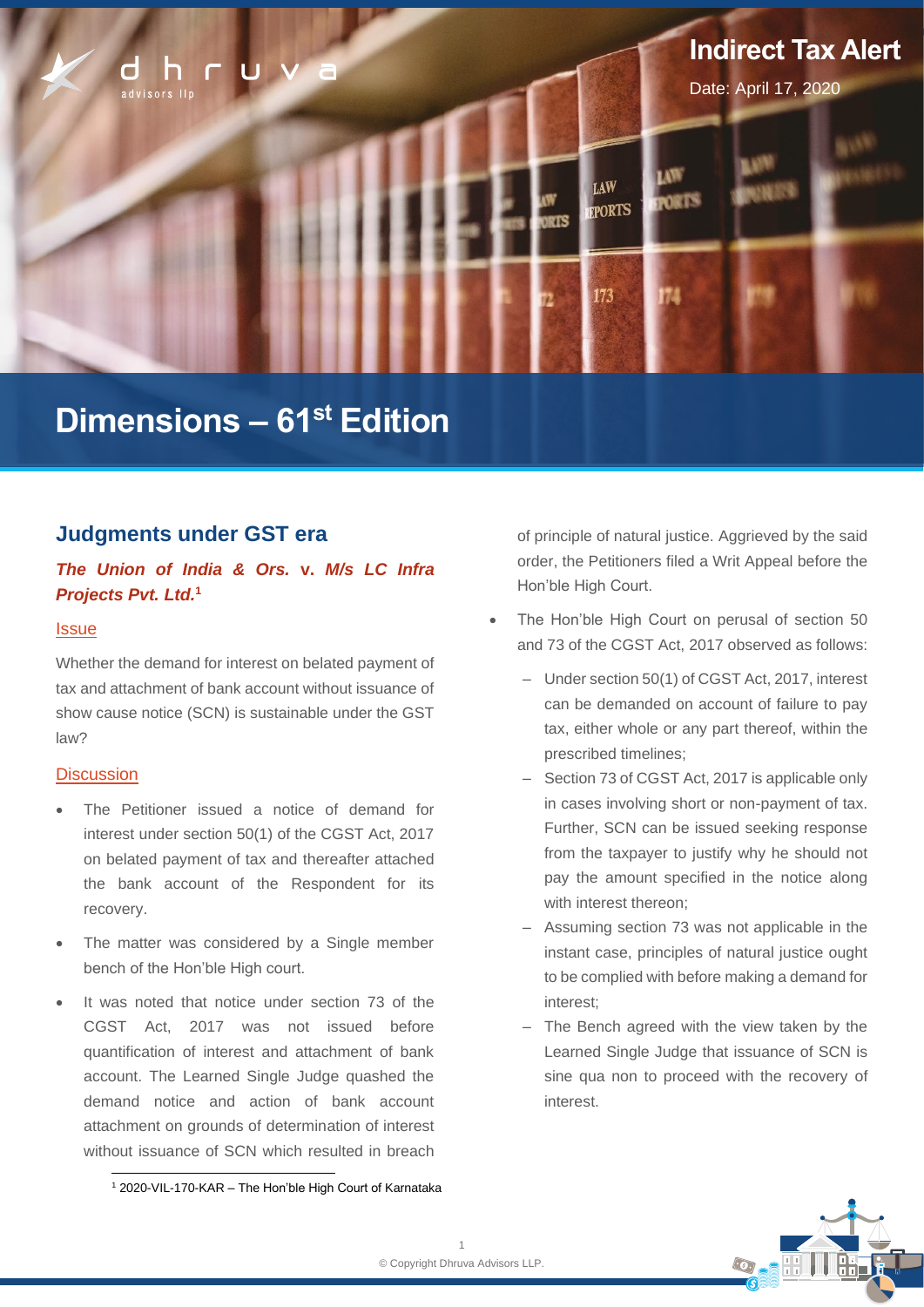#### **Judgment**

The Hon'ble High Court set aside the demand for interest and bank account attachment order.

## **Dhruva Comments**

The above judgment is in line with the decision pronounced by the Hon'ble High Court of Jharkhand in case of *M/s Godavari Commodities Ltd* v. *The Union of India & Ors*<sup>2</sup> *.*

Adherence to principles of natural justice is the clear directive from the Court and would certainly guide the department when such powers are summarily invoked.

# **Rulings under GST era**

# *M/s Karnataka State Electronics Development Corporation Limited – Karnataka<sup>3</sup>*

#### **Issues**

- Whether street lighting activity under an Energy Saving Contract (ESCO contract) project tantamount to supply of goods or services, or a composite supply of goods and services?
- What would be the applicable rate of tax and time of supply of such transaction?

#### **Discussion**

- Applicant has been awarded ESCO contract by the Thane Municipal Corporation (TMC) under which the Applicant is required to remove the existing streetlights, install new LED lights and smart electric panels for automation, metering and undertake operation and maintenance of the same. The new streetlights would be under the ownership of the applicant till the end of the contract i.e. seven years.
- At the end of the contract, the LED lights and system installed are to be surrendered to TMC at no cost.
- Applicant would receive consideration in terms of 'Energy Savings Fee', which is equal to 90% of the
- The invoices would be raised on a monthly basis, but the payment would be released after 30 days from the submission of the energy audit report which is also verified by a third-party energy auditor.
- The Applicant approached the Authority in respect of the above-mentioned issues and contended as follows:
	- ‒ The activity amounts to pure supply of service since
		- o dominant object of contract is street lighting and not supply of LED lights;
		- o no separate consideration is received for supply of LED lights and the control and access of system is with the Applicant;
		- o transaction is not composite supply;
		- LED lights are capitalised as fixed assets in the books of accounts, and not as saleable inventory;
		- o activity of street lighting is a function of municipality which falls under Article 243W of the Constitution of India.
	- ‒ This activity being a pure service would be covered under sl. no. 3 of the exemption notification no. 12/2017-Central Tax (Rate) dated June 28, 2017<sup>4</sup> . Further, even if the supply is regarded as composite supply, it would be covered under sl. no. 3A of the said exemption notification<sup>5</sup> (supra);
	- ‒ If the activity is regarded as a 'supply of service', then, it would be a continuous supply of service as per section 2(33) of the CGST Act, 2017. Further, the time of supply would be 30 working days from the submission of approved energy saving report;
	- ‒ Further, if the activity is regarded as a 'supply of goods', then, the time of supply would be the end of tenure of contract as the goods (LED

 $\odot$ .

actual energy saved and multiplied by the standard electricity tariff.

<sup>2</sup> 2019-VIL-596-JHR – The Hon'ble High Court of Jharkhand.

<sup>3</sup> Order no. KAR ADRG 07/2020 dated March 10, 2020

<sup>4</sup> Sr. no. 3 reads as *Pure services (excluding works contract service or other composite supplies involving supply of any goods) provided to …….entrusted to a Municipality under article 243W of Constitution.*

<sup>5</sup> Sr. no. 3A reads as *Composite supply of goods and services in which the value of supply of goods constitutes not more than 25 per cent of the value of the said composite supply provided to ……entrusted to a Municipality under article 243W of Constitution.*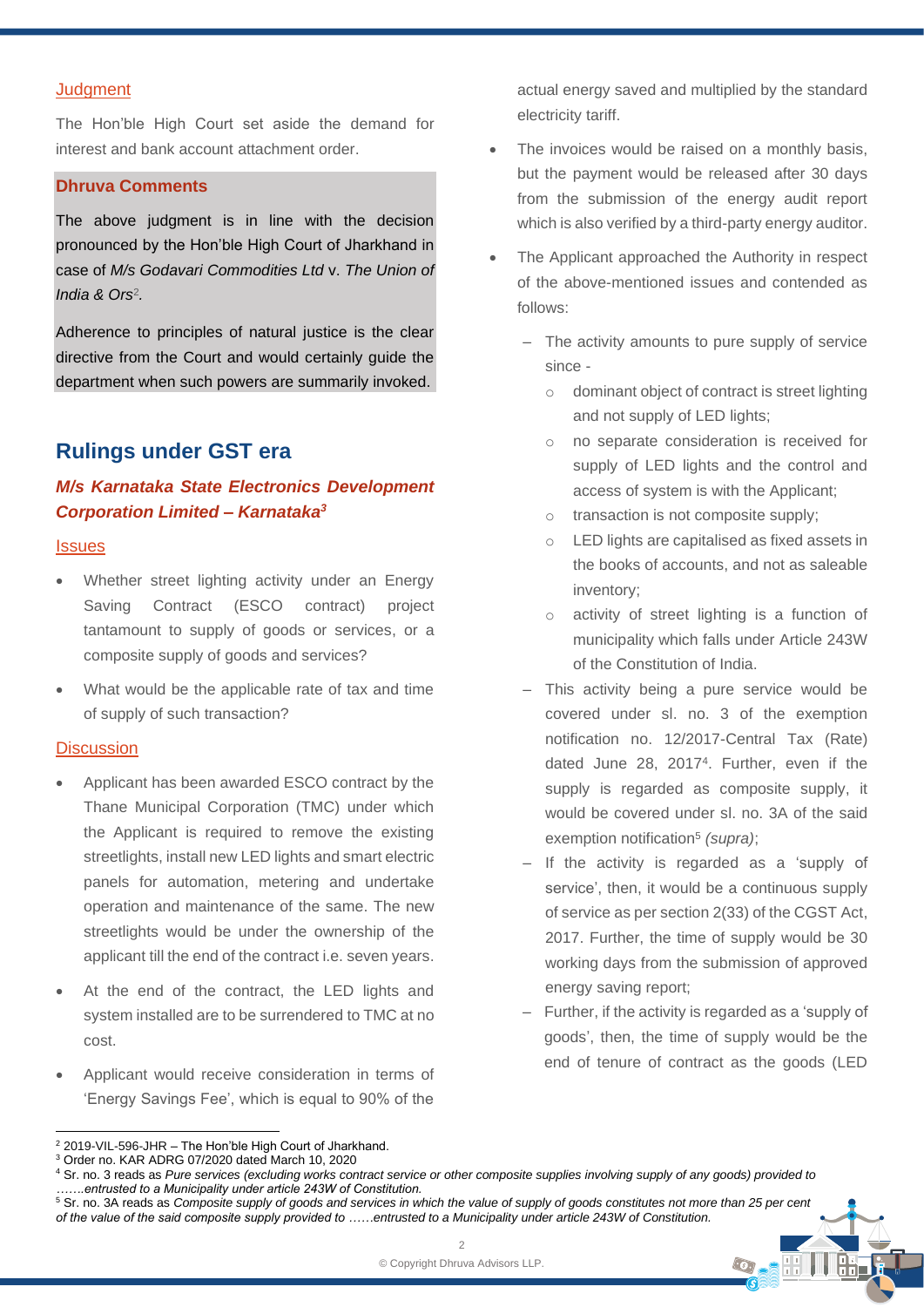lights) are handed over only at the end of the contract.

- The Authority after detailed scrutiny of the terms of the contract, observed as follows:
	- ‒ The entire contract depends on supply of LED lights without which the other aspects of the contract cannot be fulfilled. The contract involves more than two taxable supplies such as supply of LED lights, fixtures and other equipment, and its installation, commissioning, operation and maintenance etc.;
	- Further, the supplies of goods and services are in conjunction with each other in the ordinary course of business and hence, the impugned transaction satisfies the criteria of composite supply as defined under section 2(30) of the CGST Act, 2017;
	- ‒ Principal supply is supply of goods (i.e. LED lights) as without installation, there can be no day to day management, operation and maintenance of LED lights;
	- LED lights fall under HSN 9405 and are taxable at the rate of 12%;
	- The Applicant will not be eligible for the benefit of exemption under sr. no. 3 or 3A of exemption notification *(supra)*, since the present supply is not of pure service and the principal supply is of goods;
	- ‒ As per para 1(c) of Schedule II of the CGST Act, 2017<sup>6</sup> , the title in goods i.e. LED lights, fixtures, feeder panels etc. would pass to TMC at the end of contract period. The consideration received by the Applicant throughout the contract period i.e. seven years, on a monthly basis is attributable to the supply of LED lights also. Therefore, in terms of section 12(2)(a) of the CGST Act, 2017, the time of supply is the date of issue of invoice by the Applicant.

### Ruling

- The street lighting activity is a composite supply, where the principal supply is that of goods (LED lights).
- The rate of tax applicable is 12%.
- No exemption benefit is available.
- The time of supply is the date of issue of invoice and the consideration is equal to the value of invoice.

## **Dhruva Comments:**

Composite supply transactions are vexed question of law and factual circumstance. It is vital to examine the nature of activities being carried out and the terms of the contract so as to assess GST implication thereon. A similar ruling has also been given in the case of *Ujjwal Pune Ltd.*<sup>7</sup>

# **Circular under GST era**

## *Clarification on challenges faced in implementation of GST provisions<sup>8</sup>*

On account of certain challenges being faced by taxpayers to meet the compliance requirements under various provisions of the CGST Act, 2017, the CBIC has now provided clarifications which is summarized below:

- Issue of tax invoice with GST for an advance received, for a service contract but the contract is cancelled subsequently, or goods supplied, and tax invoice issued, but the goods are returned by the recipient
	- ‒ The supplier is required to issue a credit note in terms of section 34 of CGST Act, 2017 and disclose the same in the return for the month during which the credit note is issued and the tax liability should be adjusted accordingly;
	- ‒ However, if there is no output liability to adjust the credit note then a refund claim can be filed by filing FORM RFD-01 under the category of "Refund of excess payment of tax".

<sup>&</sup>lt;sup>6</sup> Para 1(c) reads as 'any transfer of title in goods under an agreement which stipulates that property in goods shall pass at a future date upon *payment of full consideration as agreed, is a supply of goods*<br> *payment of full consideration as agreed, is a supply of goods* 

<sup>2019 (24)</sup> GSTL 309 (AAR-GST)

<sup>8</sup> Circular no. 137/07/2020-GST dated April 13, 2020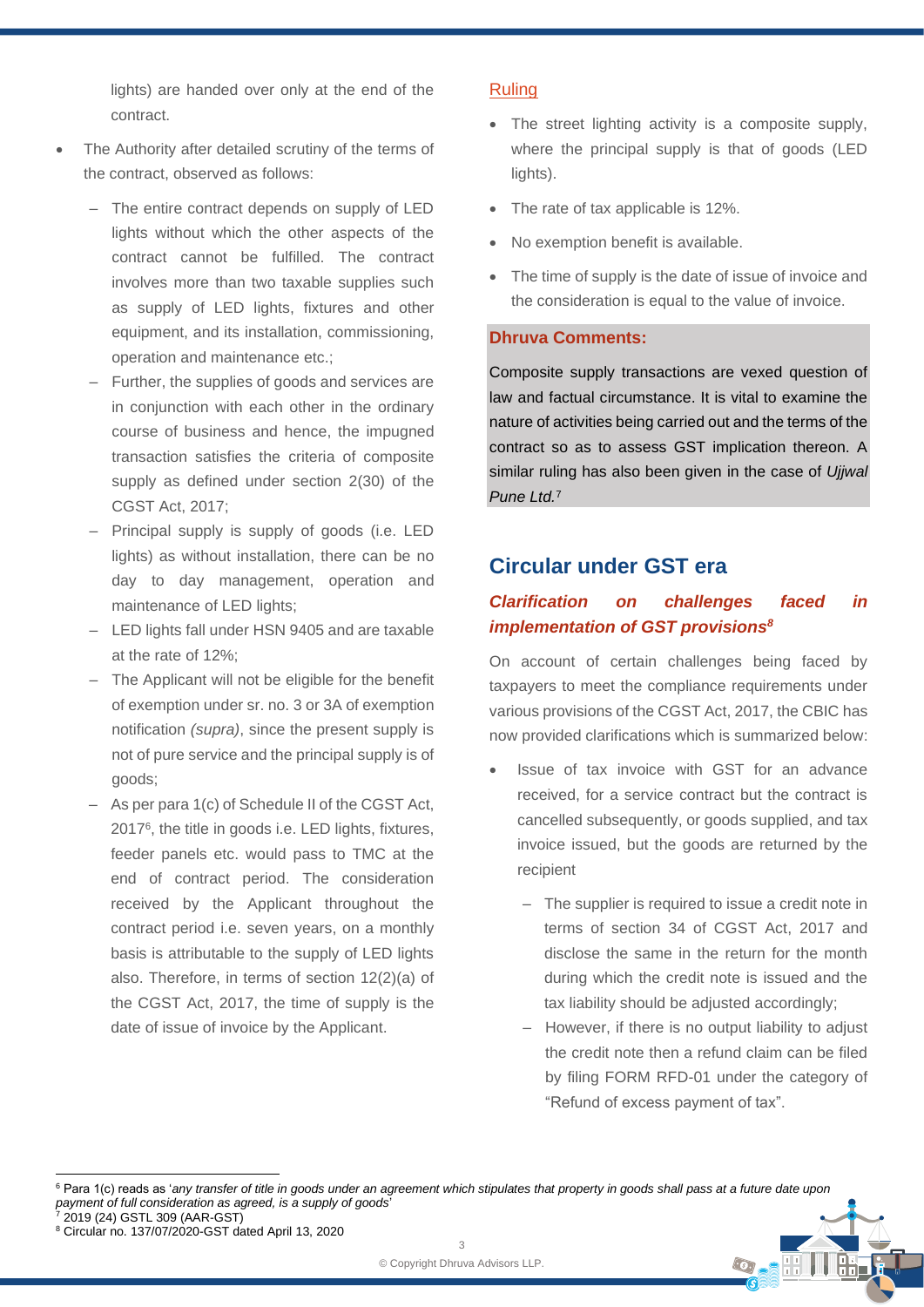- Issue of receipt voucher and GST is discharged on the advance received for a service contract, but the contract is cancelled subsequently
	- ‒ Refund voucher should be issued in terms of section 31(1)(e) of the CGST Act, 2017 read with rule 51 of CGST Rules, 2017;
	- Supplier can file refund claim of such GST paid by filing FORM RFD-01 under the category of "Refund of excess payment of tax".
- LUT has expired on March 31, 2020
	- Time limit for filing of the LUT for FY 2020-21 is extended to June 30, 2020 vide the extension notification<sup>9</sup>;
	- Taxpayer can continue to make the supply without payment of tax under LUT by quoting the reference number of LUT of FY 2019-20, provided the FORM RFD-11 for FY 2020-21 is furnished on or before June 30, 2020.
- Due date for deposit of TDS under section 51 of CGST Act, 2017
	- Due date for furnishing of return in FORM GSTR-7 along with the deposit of TDS where due date falls within March 20, 2020 to June 29, 2020 has been extended to June 30, 2020 vide the extension notification *(supra)*.
- Due date for filing of refund claim under section 54(1) of CGST Act, 2017
	- The due date for filing of a refund claim which fall within March 20, 2020 and June 29, 2020 has been extended to June 30, 2020 vide the extension notification *(supra)*.



<sup>9</sup> Notification no. 35/2020-Central Tax dated April 3, 2020